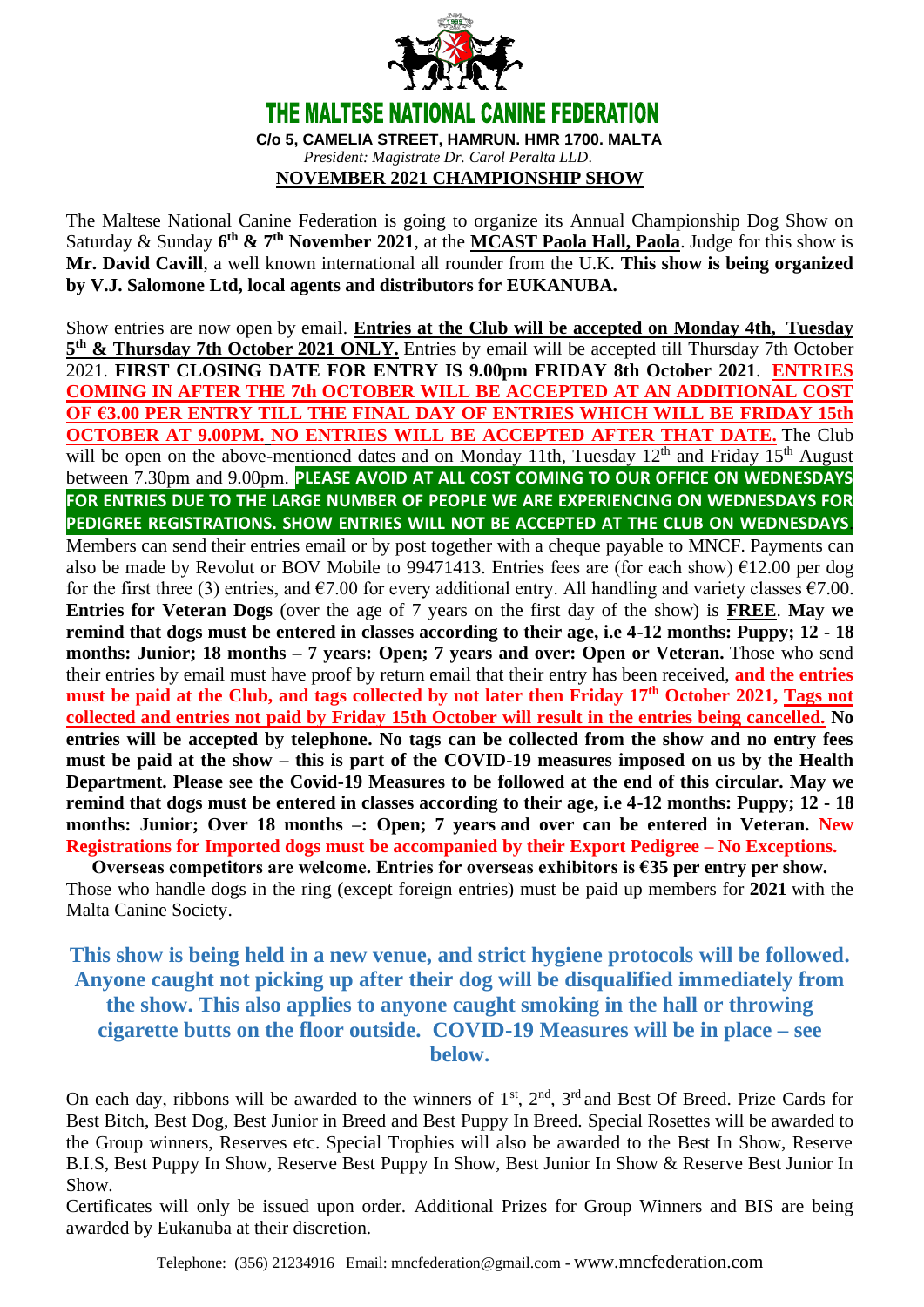## **Covid-19 Measures to be adhered to:**

• All entries must be paid at the Club and tags collected by the 15th October 2021. **No payments and tag collections on the day of the show**. Entries are accepted by email, but tags must be collected and payments to be made at the Club by the 15.10.2021. Entries not paid at the Club by the 15.10.2021 and relevant tags not collected will result in the entries being cancelled.

• A **printed** Covid-19 Vaccine Certificate **MUST** be presented at entrance of Venue, absolutely no entrance without Certificate.

• **Children aged 5-11 years** need to present a negative rapid test result done within 24 hours or a negative PCR within 72 hours from start of event.

• **Children under the age of 5 years** need not have a test result so long as they are accompanied by a parent/guardian who is in possession of a valid COVID-19 certificate.

• **Children over 12 years** old must also be in a possession of a Vaccine Certificate.

• Pregnant persons who wish to attend such events, need to present a certificate from a medical practitioner and a negative rapid test result done within 24 hours or a negative PCR within 72 hours from start of event. These persons shall attend at their own risk.

• Face masks or visors **must be worn** AT ALL TIMES in the hall, and when walking with dogs and in the Ring.

• Shaking of hands should be avoided.

• Temperatures will be taken on entrance and sanitizers to be used.

• **Car Park** – Cars can be parked in the car park, entrance of which is from behind the hall (same as our September Show).

• Exhibitors being caught breaking the above-mentioned measures will be disqualified immediately from the show, and their entries forfeited.

Upon entrance to the car park, all cars and other personnel on foot will be stopped at the Security check point, where personnel provided by the Government will be checking the Covid-19 Vaccine Certificates, temperatures and car park passes and swab tests results were applicable. Those missing any of the required documents will not be allowed in. This is non-negotiable and it is useless arguing with the security personnel or calling Committee members for help as this is being imposed on us as one of the conditions to be adhered to.

• No Smoking in the Hall and indoor areas.

Exhibitors are urged to arrive early at the venue - security checks will take time and we are bound to start on time – late comers might miss their classes – excuses because of time lost at security checkpoint are useless and will not be accepted.

Exhibitors are urged to abide by these rules, plain clothes health inspectors will be inspecting the venue periodically and heavy fines will be issued to those in default. Please act responsibly for your own safety and others. The above measures have been imposed on us by the Health Authorities and we MUST adhere to them. Further measures can be added according to Government guidelines.

**This is a new Venue – Act Responsibly – Keep the venue and surrounding grounds clean – Anyone being caught not picking up after their dogs will be disqualified from the show and further disciplinary actions will be taken**.